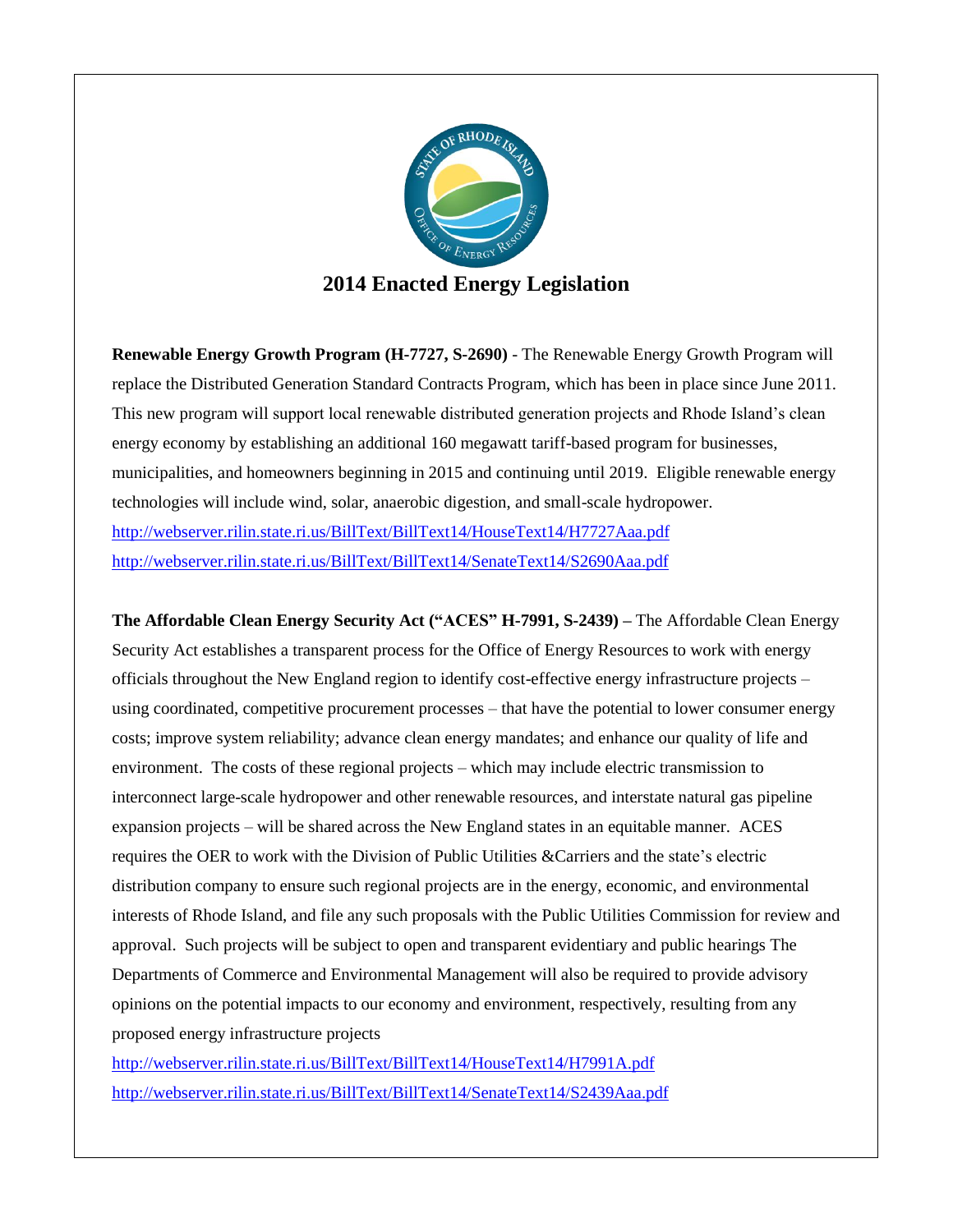**Renewable Energy Licensing (H-8200, S-2692) –** The state's electrical licensing law was updated to reflect changes needed to allow for the growth of the renewable energy market in Rhode Island. The legislation removes the requirement that a renewable energy company must have a master electrician as a permanent staff or officer of the company in order to advertise, solicit, bid on, or install renewable energy projects. The legislation defines the specific roles of electricians, plumbers, and general contractors on a renewable energy job site. Finally, the legislation establishes a Renewable Energy Professional Certificate (REPC). A business will need to demonstrate that it has received proper training or has significant experience in renewable energy installations in order to receive a REPC from the Department of Labor and Training. The Office of Energy Resources will assist the Department of Labor and Training to develop the REPC requirements.

<http://webserver.rilin.state.ri.us/BillText/BillText14/HouseText14/H8200A.pdf> <http://webserver.rilin.state.ri.us/BillText/BillText14/SenateText14/S2692A.pdf>

**Regional Greenhouse Gas Initiative (Budget Article 7) -** The FY2015 State Budget amended the Regional Greenhouse Gas Initiative (RGGI) statute. The RGGI administrative funding available to the Office of Energy Resources and Department of Environmental Management was increased from 5% or \$300,000, whichever is less, to \$300,000 or 10%, whichever is greater. <http://webserver.rilin.state.ri.us/BillText/BillText14/HouseText14/H7133Aaa.pdf> **- Page 72**

**Low Income Home Energy Assistance Program (Article 14) -** The FY2015 State Budget amended the Low Income Home Energy Assistance Program (LIHEAP) to transfer all remaining LIHEAP administrative responsibilities from the Office of Energy Resources to the Department of Human Services.

<http://webserver.rilin.state.ri.us/BillText/BillText14/HouseText14/H7133Aaa.pdf> **- Page 200**

**Long-Term Contracting Standard (H-7776, S-2440) –** An amendment to the Long-Term Contracting Standard now gives the Public Utilities Commission ninety (90) days (increased from 45 days) to approve or reject all long-term renewable energy contracts submitted to them for consideration. This provides the Public Utilities Commission with additional time to review applications submitted under the program.

<http://webserver.rilin.state.ri.us/BillText/BillText14/HouseText14/H7786.pdf> <http://webserver.rilin.state.ri.us/BillText/BillText14/SenateText14/S2440.pdf>